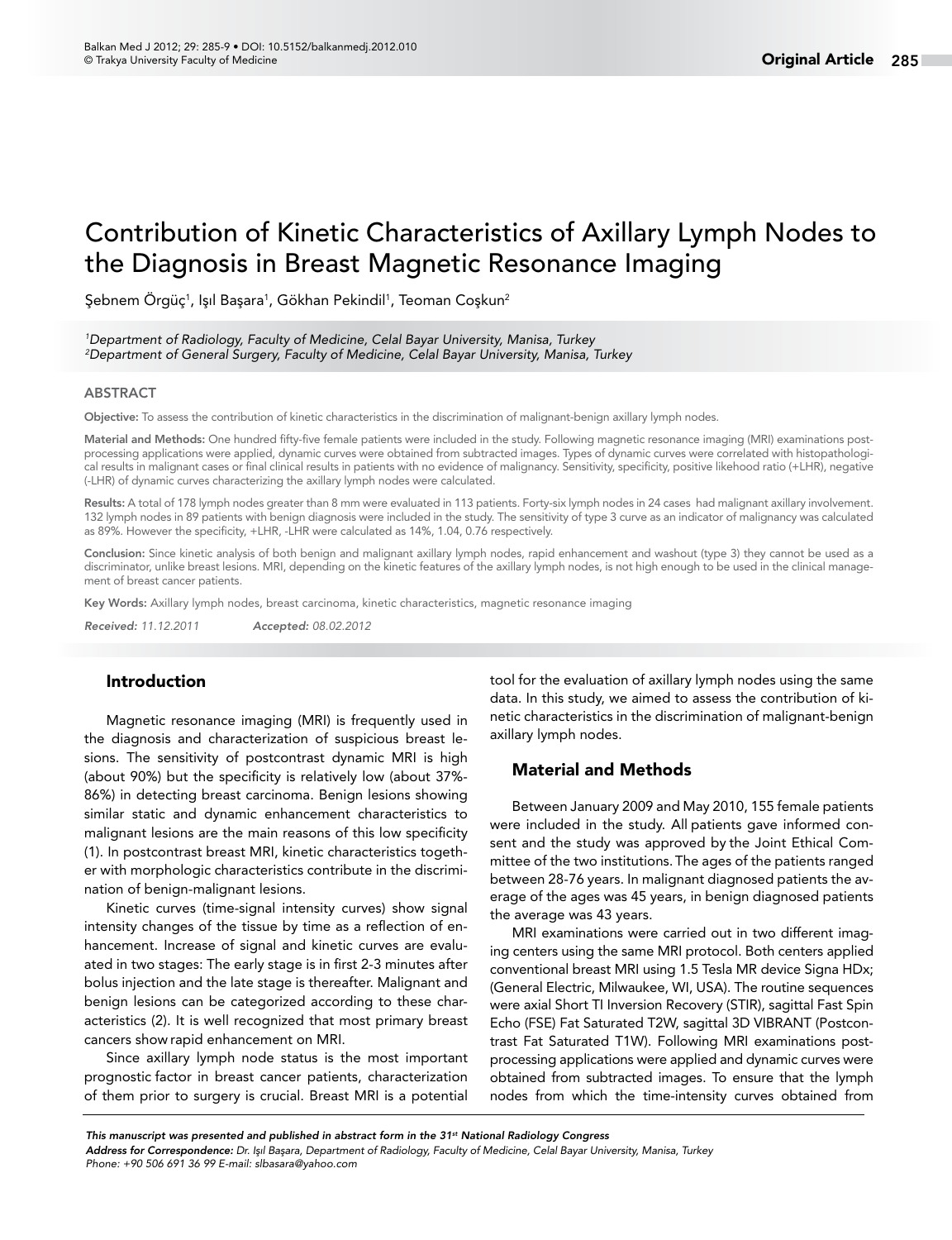were the same as the ones dissected in the surgery, the location of each was discussed with the surgeon. Also, the maximum diameters of the lymph nodes were correlated with the pathology specimens. The sensitivity, specificity, positive and negative likelihood ratios of dynamic curves characterizing the axillary lymph nodes were calculated.

## Results

In the study, the ages of the malignant diagnosed and benign diagnosed groups were not statistically different from each other (p=0.3 Student's t test). Lymph nodes were determined in 113 of 155 cases included to the study. Lymph nodes with a diameter of 8 mm or greater were included in the study. The number of malignant lymph nodes was 46, benign lymph nodes was 132. The average diameter was 13.05±5.48 mm. The average diameter in malignant lymph nodes was 16.82±8.04 mm. and benign lymph nodes was 11.62±3.47 mm. In the remaining 42 cases, there was no lymph node measuring more than 8 mm. The malignant axillary lymph nodes were significantly larger than the benign ones (p=0.001 Student's t test).

A total of 178 lymph nodes greater than 8mm were evaluated in 113 patients. 46 lymph nodes in 24 cases diagnosed with malignant axillary involvement, and 132 lymph nodes in 89 patients with a benign diagnosis were included in the study. The types of the dynamic curves were correlated with the histopathologic results in malignant cases or final clinical results in patients with no evidence of malignancy. 154 of 178 lymph nodes which were evaluated in our study, had type 3 kinetic curves. In 12 lymph nodes type 2 and in 12 lymph nodes type 1 kinetic curve were detected. The benign lymph nodes showed type 1 kinetic curve in 7.6% (n=10), type 2 in

6.8% (n=9) and type 3 in 85.6% (n=113). The malignant lymph nodes exhibited type 1 kinetic curve in 4.3% (n=2), type 2 in 6.5% (n=3) and type 3 in 89% (n=41). The distribution of kinetic curve types in malignant and benign axillary lymph nodes is shown in table (Table 1).

Although malignant lesions showed a slightly higher percentage of type 3 kinetic curves, there was no statistically significant difference between the types of kinetic curves in malignant and benign axillary lymph nodes. The prevalence of malignancy in our study group was 25.8%. The sensitivity of type 3 curve as an indicator of malignancy was calculated as 89%. However, the specificity was calculated as 14%. Positive likelihood ratio was 1.04 (95% confidence level 0.92-1.18), and negative likelihood ratio was 0.76 (95% confidence level 0.30-1.91).

Representative cases of our study are shown (Figures 1-5).

## **Discussion**

Kinetic curves (time-signal intensity curves) show signal intensity changes formed in the tissue by time as a reflection of enhancement. Kinetic curves are evaluated for increase of signal in two stages: in the early stage after bolus injection (first 2-3 minutes) and in the late stage (2). In the early stage, the rate of signal increase can be slow, moderate and fast. In the late stage, the intensity can continue to increase (persistent type, type 1- benign type) it can stay at the same level (plateau type, type 2- doubtful type) or it can decrease (wash-out type, type 3- malignant type) (1, 3). In malignant lesions, signal intensity usually increases to the double level of its starting level in 90-120 seconds (100%) or continue to increase and in 3-5 minutes there can be loss of contrast (1, 4). The curve types are represented in the figure (Figure 6).

Table 1. The distribution of kinetic curve types in malignant and benign axillary lymph nodes

|           |           | --      |             |                        |
|-----------|-----------|---------|-------------|------------------------|
|           | Type I    | Tvpe II | Type III    | <b>Number of Cases</b> |
| Benign    | 10 (7.6%) | 9(6.8%) | 113 (85.6%) | 89                     |
| Malignant | 2(4.3%)   | 3(6.5%) | 41 (89.1%)  | 24                     |



#### Figure 1. Case 1, Benign, Type 3 Pattern

40-year-old female patient with benign foci of enhancement in breast MRI investigation (BIRADS 2) a. T1W, fat saturated post-contrast sagittal, b. Subtraction Images c. Kinetic curves show multiple reactive axillary lymph nodes with fatty hila and type 3 time intensity curve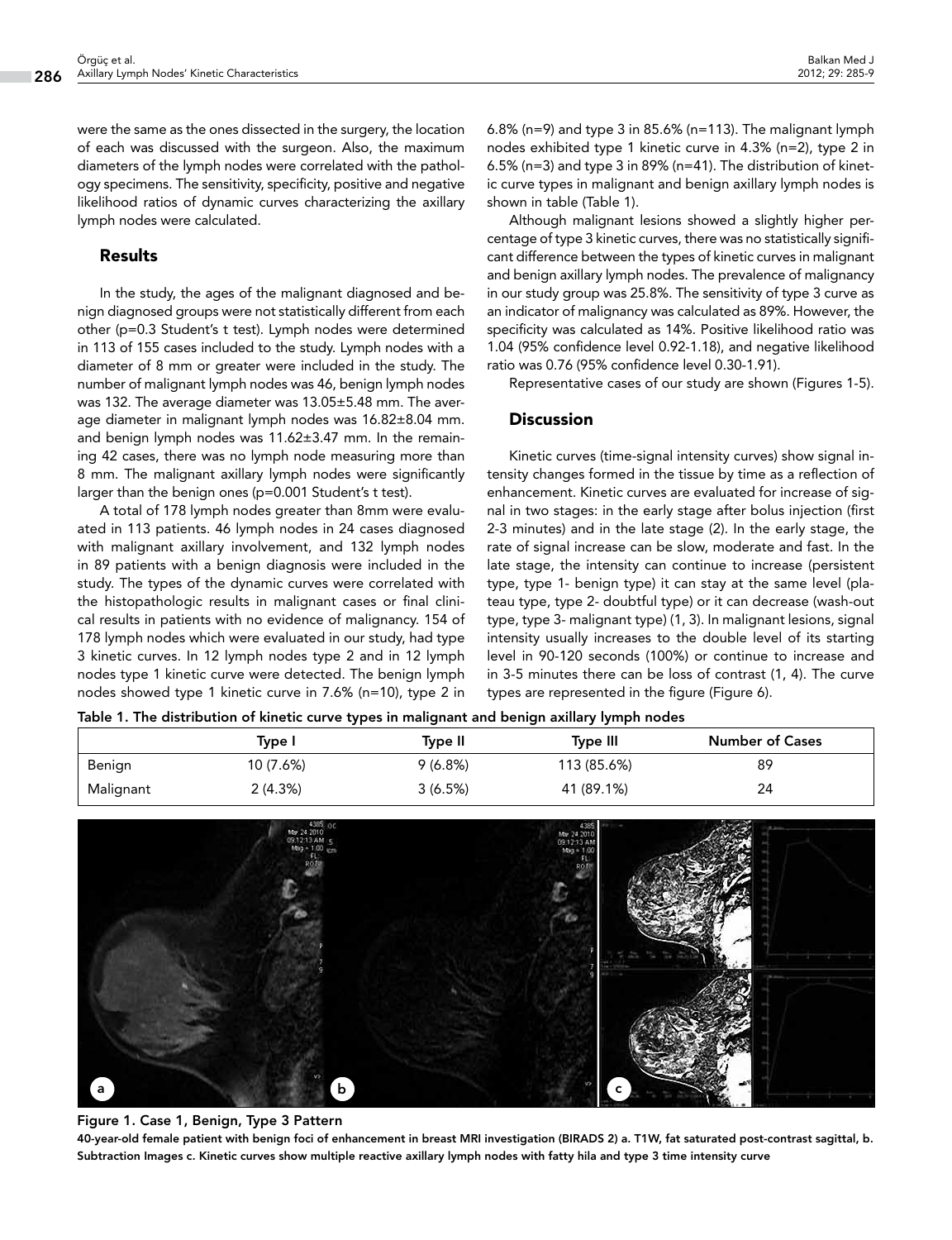

Figure 2. Case 2, Malignant, Type 3 Pattern a. 37-year-old female patient with invasive ductal carcinoma with giant necrotic mass (BIRADS 5), there is a spherical malignant axillary lymph node. The kinetic curve pattern is type 3. b. Another malignant lymph node in the same patient with type 2 kinetic curve pattern



Figure 3. Case 3, Malignant Necrotic Lymph Node, Type 3 a. In the axillary region of a 42-year-old female patient with invasive ductal carcinoma (BIRADS 5), there is a malignant lymph node with central necrosis. The dynamic curve pattern obtained from the wall of the lymph node shows type 3 kinetic curve pattern. b. ROI placed in the more central part of the axillary lymph node displays a type 3 kinetic curve pattern with a lower amplitude



Figure 4. Case 4, Malignant, Type 1 Invasive ductal carcinoma with multifocal necrotic masses in a 54-yearold female patient (BIRADS 5) a. T1W, fat saturated post-contrast, b. Subtraction images. c. The malignant axillary lymph nodes show type 1 kinetic curve patterns

The detection of dynamic enhancement curves has increased the specificity of breast MRI markedly. However, malignant and benign lesions may have similar enhancement characteristics. False negative results can be seen in in situ ductal, invasive lobular, invasive ductal with high desmoplastic reaction, some tubular carcinomas and with recent or continuing chemotherapy regimen history cases. These lesions can enhance like a benign type and show low density enhancement. Additionally, no contrast material enhancement can be seen. Some lesions such as fibroadenomas, proliferative fibrocystic changes, fat necrosis, hormonal changes, mastitis, ductal atypia, papilloma, sclerosing adenosis, radial scar, lobulary neoplasia and intramammarian lymph nodes can cause false positive results (4-6).

In dynamic enhanced breast MRI examination, the contribution of kinetic curve patterns to the diagnosis is a known reality. The lesions with type 3 patterns are accepted as malignant and with type 1 patterns are accepted as benign with a high probability (2, 7-10).

In most of the lymph nodes evaluated in our study, type 3 pattern kinetic curves were obtained. Type 3 kinetic curve patterns were seen in 113 benign, 41 malignant of a total of 154 lymph nodes. The form of these kinetic curves has a rapid wash-in and a rapid wash-out without a plateau. The sensitivity of the type 3 kinetic curve was calculated as 89%. However, due to the high number of false positive cases, the specificity was calculated as low as 14%.

In the literature there are several studies for the evaluation of axillary lymph nodes on MRI of patients with breast cancer. The studies are mostly about enhancement and MRI characteristics of the lymph nodes (11-15).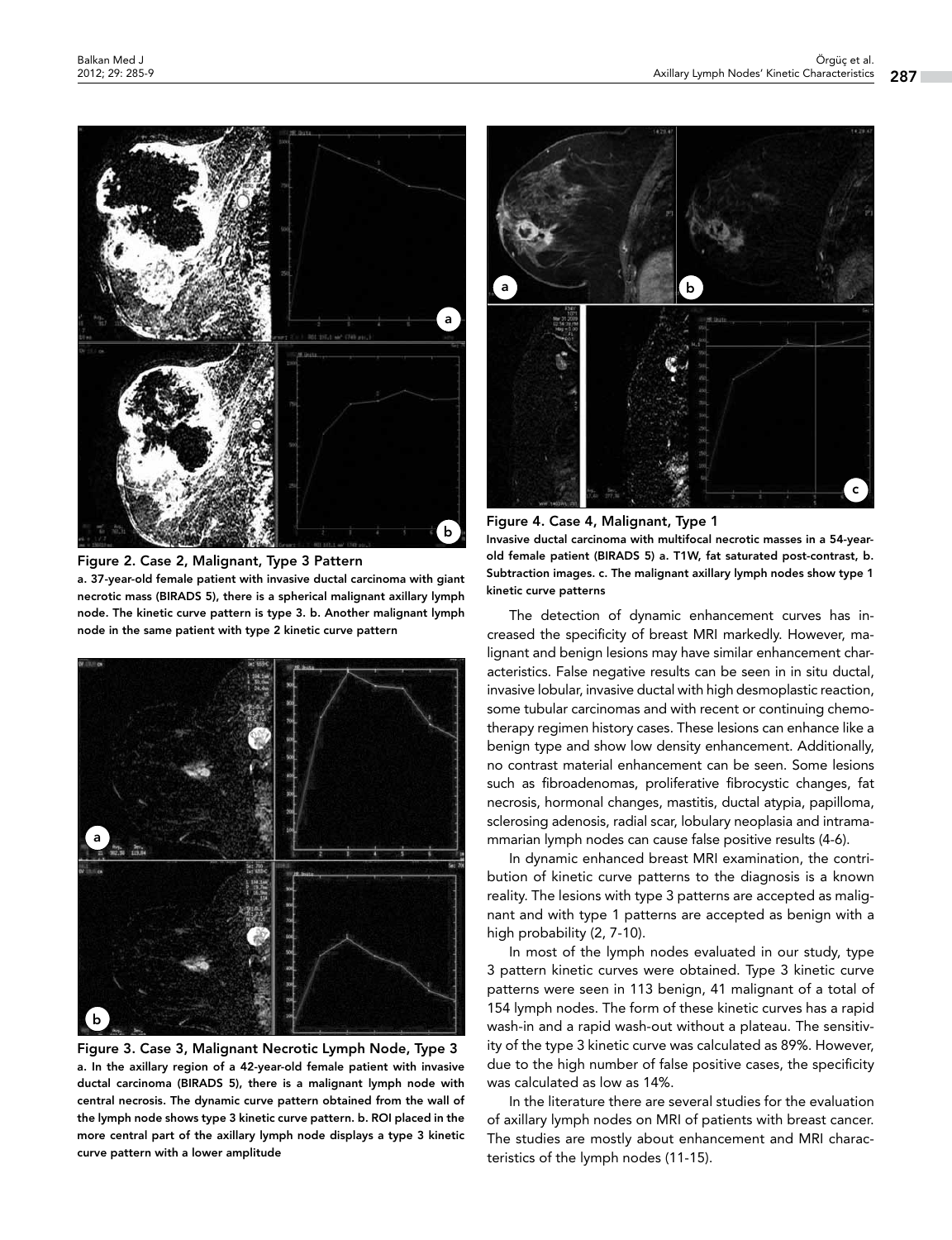

### Figure 5. Case 5, Benign, Type 1

Fibroadenoma in a 56-year-old female patient shows no enhancement (BIRADS 2) (in circle), a. T1W, fat saturated post-contrast, b. Subtraction images. c. There are benign axillary lymph nodes with type 1 kinetic curve patterns

In a study by Luciani et al., (11) high-resolution MRI of the axilla and bilateral breast MRI was evaluated in order to identify nodal lymph node features and metastatic involvement.

One of these studies was carried out by Murray et al. (12) They performed a study including 47 female patients with breast carcinoma. In this study, they evaluated MRI and enhancement patterns. They concluded that, in general, patients who are "axillary node positive" have larger nodes that enhance more following contrast material. The usefulness of such an examination depends on the definition of a threshold of significance of some measurement and then calculation of the sensitivity and specificity of the technique.

Memarsadeghi et al. (13) had a study for the assessment of axillary lymph node metastases of patients with breast carcinoma. They evaluated nonenhanced and Ultrasmall Superparamagnetic Iron Oxide (USPIO) enhanced MRI. They included 22 women with breast carcinoma and concluded that USPIO-enhanced MRI appears to be valuable for assessment of axillary lymph node metastases in patients with breast carcinomas and is superior to nonenhanced MRI.

In Bahri et al.'s (14) study, the angiogenetic characteristics of breast masses and relations of these characteristics with axillary metastases were evaluated. Increased angiogenetic tumor activities can be evaluated by MRI. These activities support growth and metastases of cancer. In breast cancer, it may be hypothesized that a tumor with higher angiogenesis may facilitate the spread of cancer cells, and thus is more likely to show lymph node metastasis and earlier recurrence. In Bahri et al.'s (14) study, 62 patients were evaluated. They



Figure 6. Time-enhancement curves show signal intensity changes formed in the tissue by time as a reflection of enhancement. Kinetic curves are evaluated for increase of signal in two stages: In the early stage after bolus injection (first 2-3 minutes) and in the late stage. In the early stage, the rate of signal increase can be slow, moderate and fast. In the late stage, the intensity can continue to increase (persistent type, type 1- benign type) it can stay at the same level (plateau type, type 2- doubtful type) or it can decrease (wash-out type, type 3- malignant type)

found that the lymph node positive group had a stronger washout than the lymph node negative cohort, suggesting that invasive breast cancers with higher angiogenesis are more likely to have positive nodes. Their results were consistent with those of Tuncbilek et al., (15) which showed a correlation between lymph nodes metastasis and washout slope of the primary tumor.

However, in these studies of axillary lymph nodes, kinetic curve characteristics have not been determined. In our study we evaluated the kinetic characteristics of axillary lymph nodes. Since kinetic analysis of both benign and malignant axillary lymph nodes have rapid enhancement and washout (type 3) they cannot be used as a discriminator, unlike breast lesions. The enhancement kinetics is not a reliable method of predicting absence of axillary nodal metastases in women with breast cancer, thereby avoiding axillary surgery.

#### Conclusion

Morphological criteria such as size, shape, loss of fatty hilum, irregular contours indicating extranodal involvement should be kept in the forefront during the evaluation of axillary lymph nodes in breast MRI. When the knowledge of widespread use of sentinel lymph node biopsy and detection of micrometastasis are kept in mind, the accuracy of MRI depending on the kinetic features of the axillary lymph nodes is not high enough to be used in the clinical management of breast cancer patients.